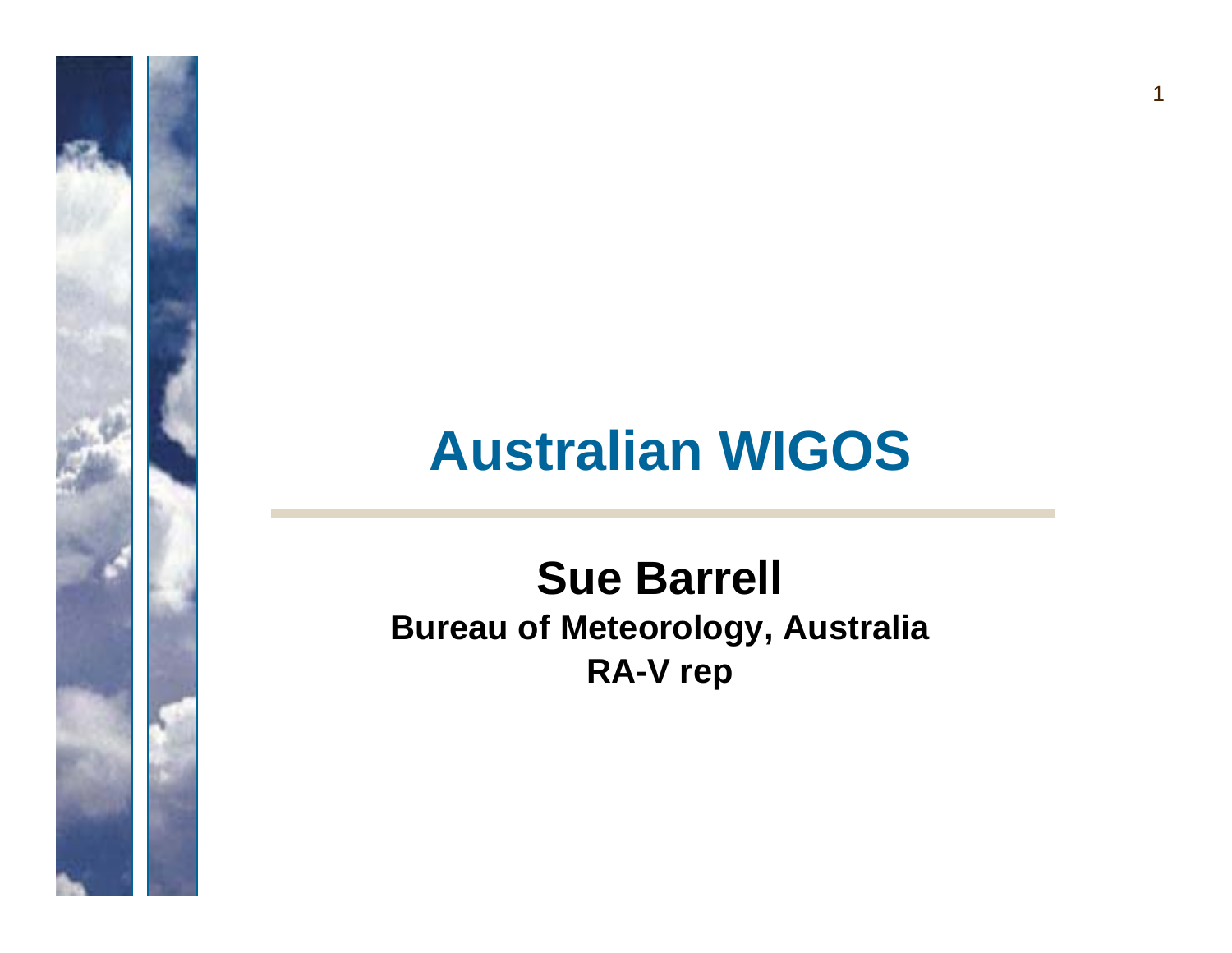#### **Outline**

- Australian WIGOS Demonstration Project
- $\blacksquare$ **Outcomes**
- $\blacksquare$ WIGOS Coordination process
- $\blacksquare$ Where to from here?

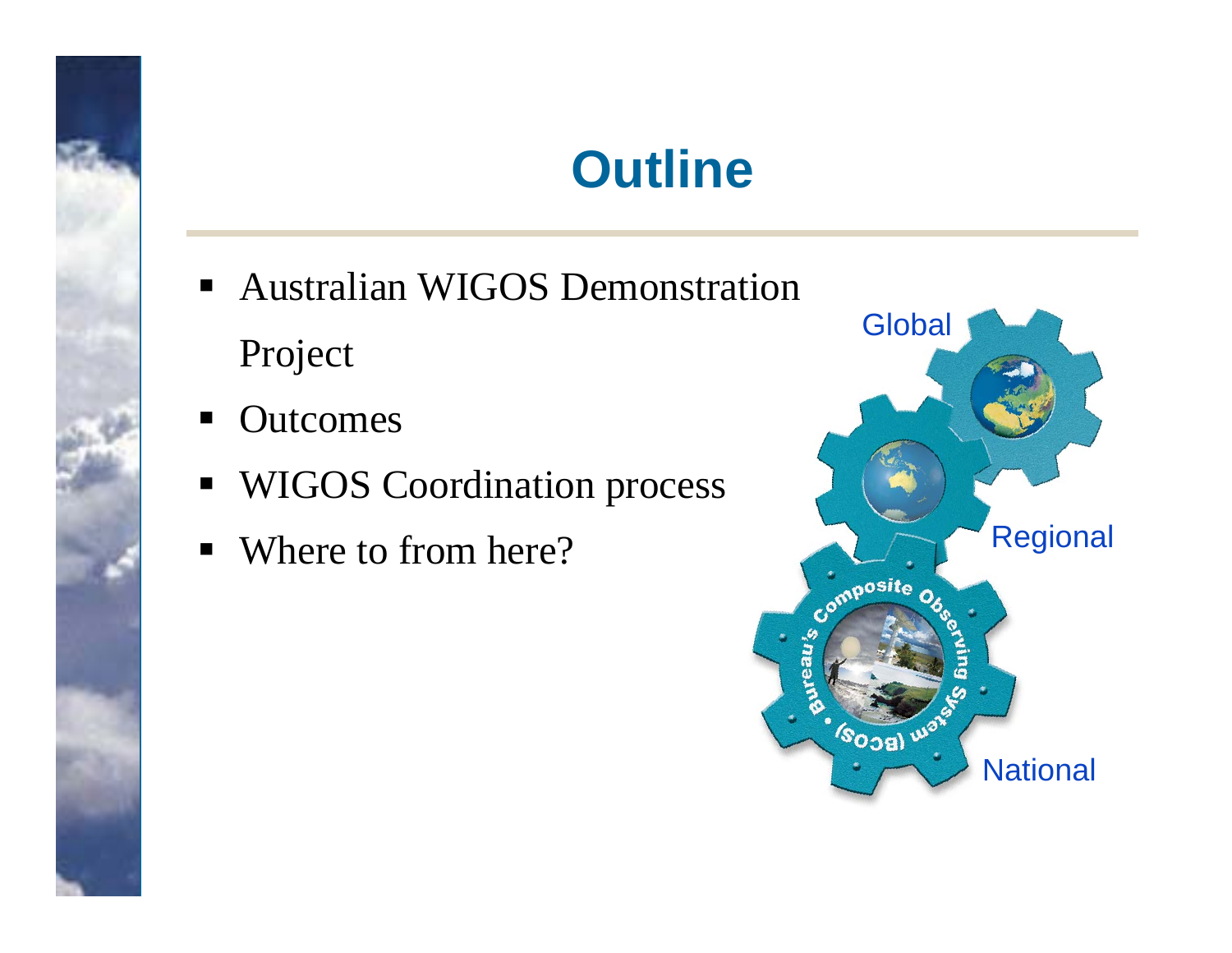#### **Australian Demonstration Project**

- $\blacksquare$  Plan/implement a Composite Observing System strategy
	- o Plan assess current/future user needs; review existing systems and future opportunities; assess adequacy against needs; prioritise; develop strategy; fit to resources
	- o Implementation from plan to reality; document progress; lessons learnt
- ٠ Building on Basic Observing Systems Study 2005 (BOSS05)
	- o Comprehensive user-needs based observations strategy
	- o Evolution and evaluation of technologies
	- o Implemented against background of budget realities
- ٠ Progress, outcomes and legacy - refer WMO/WIGOS webpage
	- o Focus now on strategic themes, esp. surface network-of-networks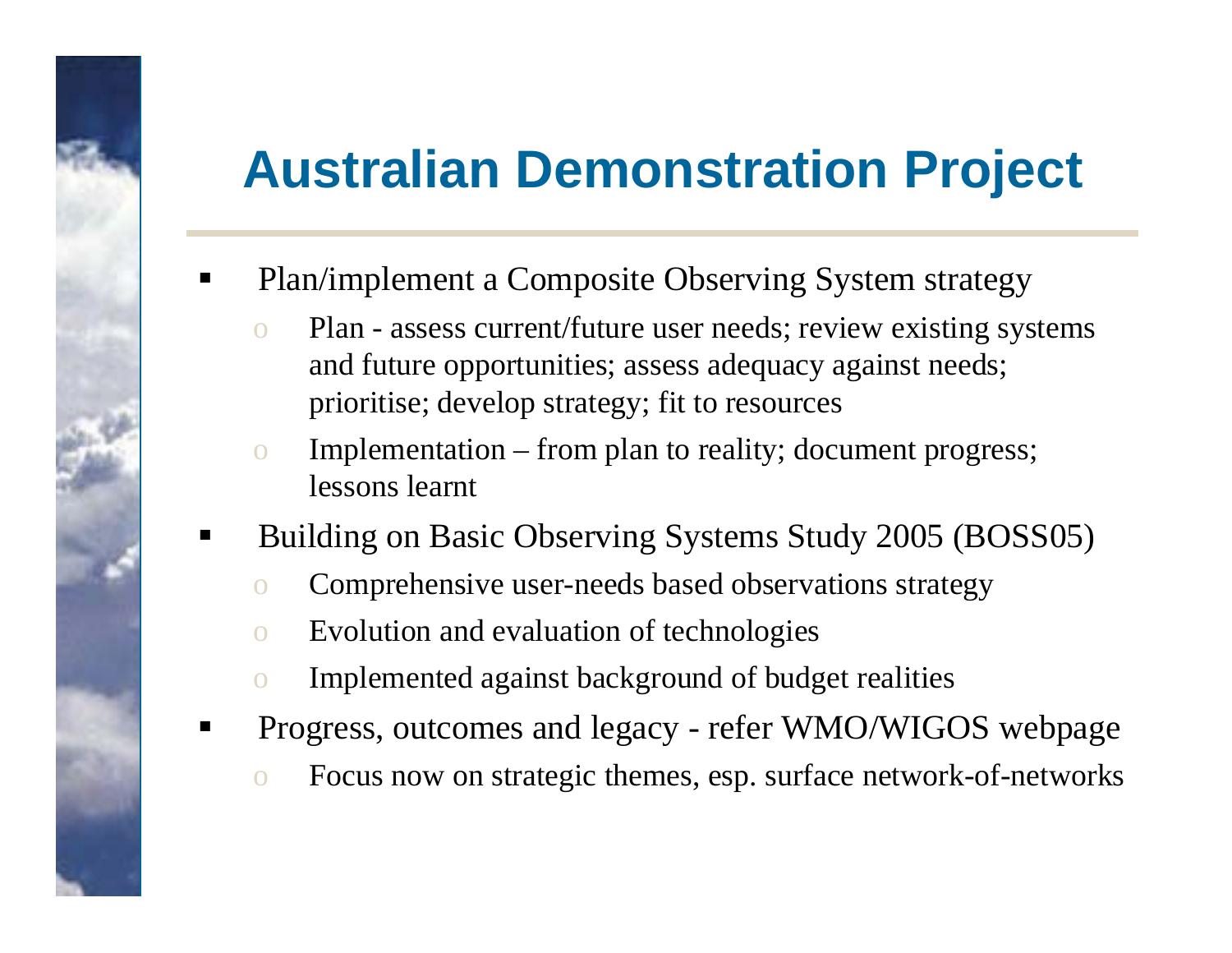### **Australian Demonstration Project**

| <b>Some key elements</b>                                                    | <b>Status</b>                                                                   |  |  |  |
|-----------------------------------------------------------------------------|---------------------------------------------------------------------------------|--|--|--|
| Changing staffing and technology<br>configurations across upper air network | Underway, complete by 2013;<br>reviewing future upper air strategy              |  |  |  |
| Fit-for-purpose organisational structure                                    | Advanced but tuning; increased project<br>management focus                      |  |  |  |
| Nationally consistent operations $\&$<br>practices                          | Aligned observing and maintenance<br>operations; removed many barriers          |  |  |  |
| Integration of Third Party Data                                             | Data Framework sets context for third<br>party data policy; seen as growth area |  |  |  |
| <b>Rolling Review of Requirements</b>                                       | Underway; start on climate, aviation                                            |  |  |  |
| <b>Quality Management Framework</b>                                         | Early steps to ISO9001; business<br>process model under development             |  |  |  |
| Data impact studies                                                         | Modest progress on upper air                                                    |  |  |  |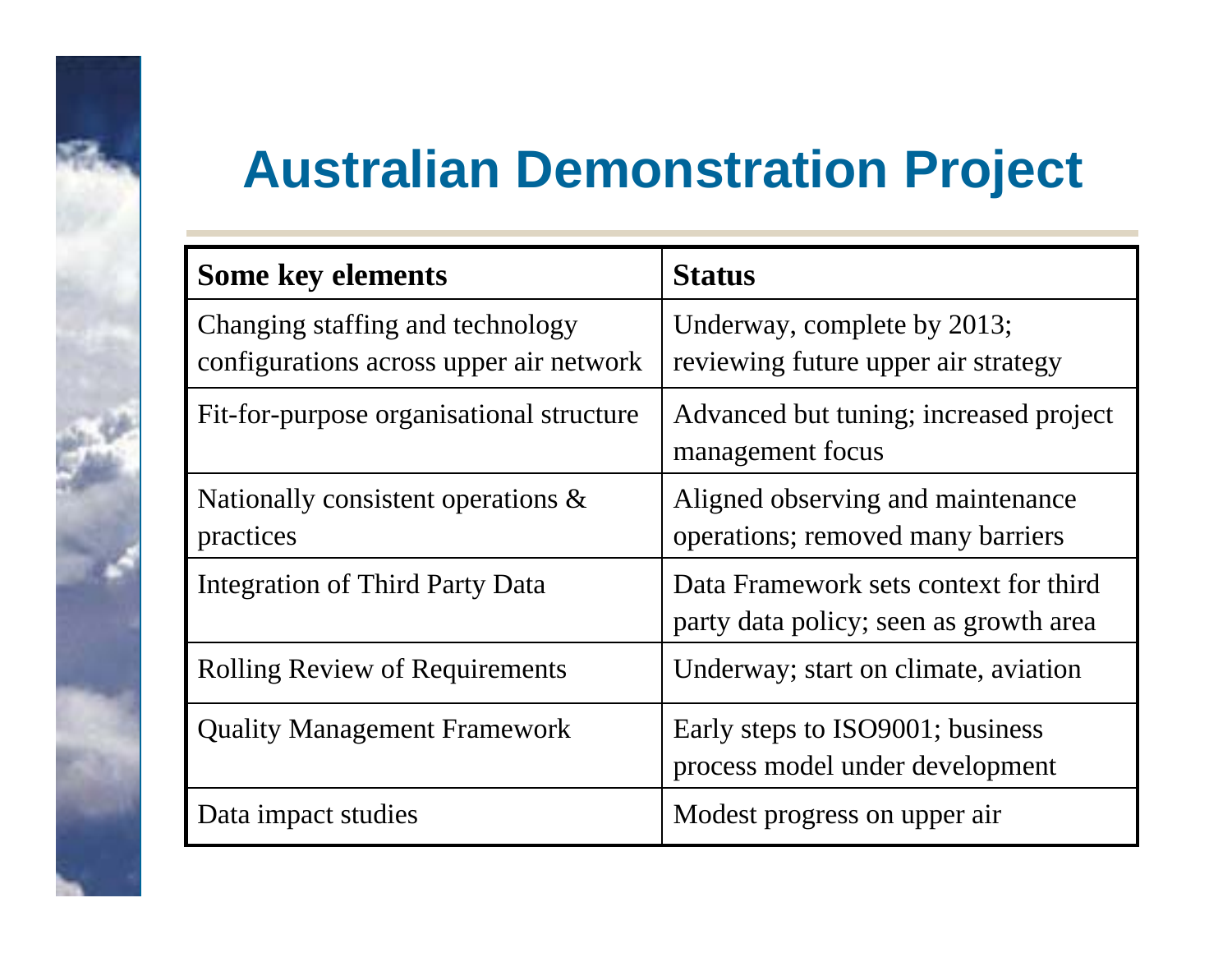## **Integration**

#### **Integrated service model**

Composite/integrated observations underpinning service outcomes



- ٠ Composite systems, 'network of networks'
- $\blacksquare$  Integration through various aspects
	- o Support for diverse user needs
	- o Systems optimised for efficiency and effectiveness
	- o Integration of data through NWP
	- o End-to-end service delivery model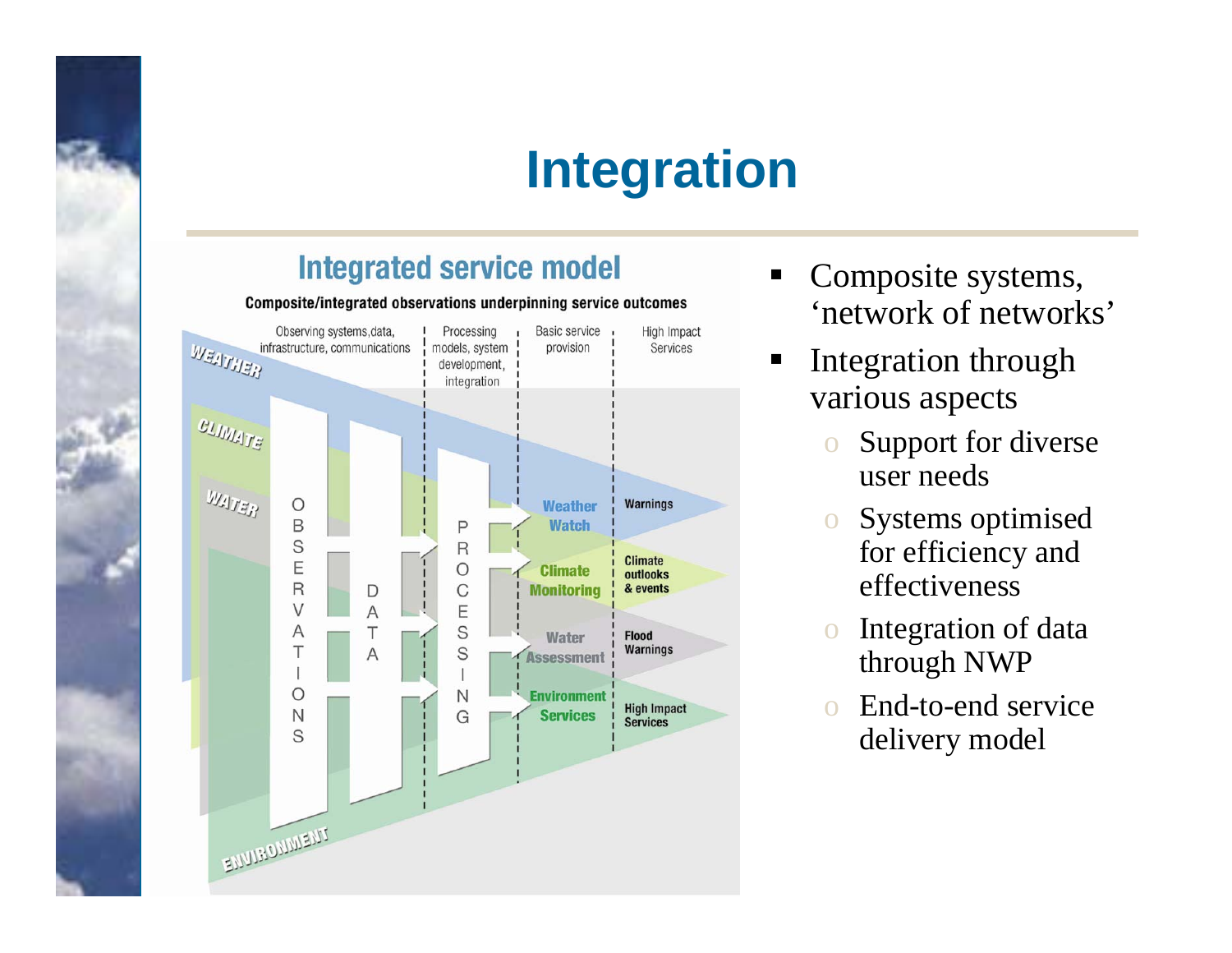# **Integration (2)**

- ٠ Network of networks
	- o Owned 'core' and contributed 'third party' networks
	- o Policy and management framework
		- Tiered approach to quality, observations, networks, data management, operational support, replacement, etc
		- Partnership and/or collaboration mechanisms
		- End-to-end data framework principles, policies, processes
- ٠ Integration NOT 'one size first all'
- ٠ • Coordination  $\rightarrow$  communicating, sharing, optimising
- ٠ Interoperability  $\rightarrow$  key to turning observations into effective data that meets real needs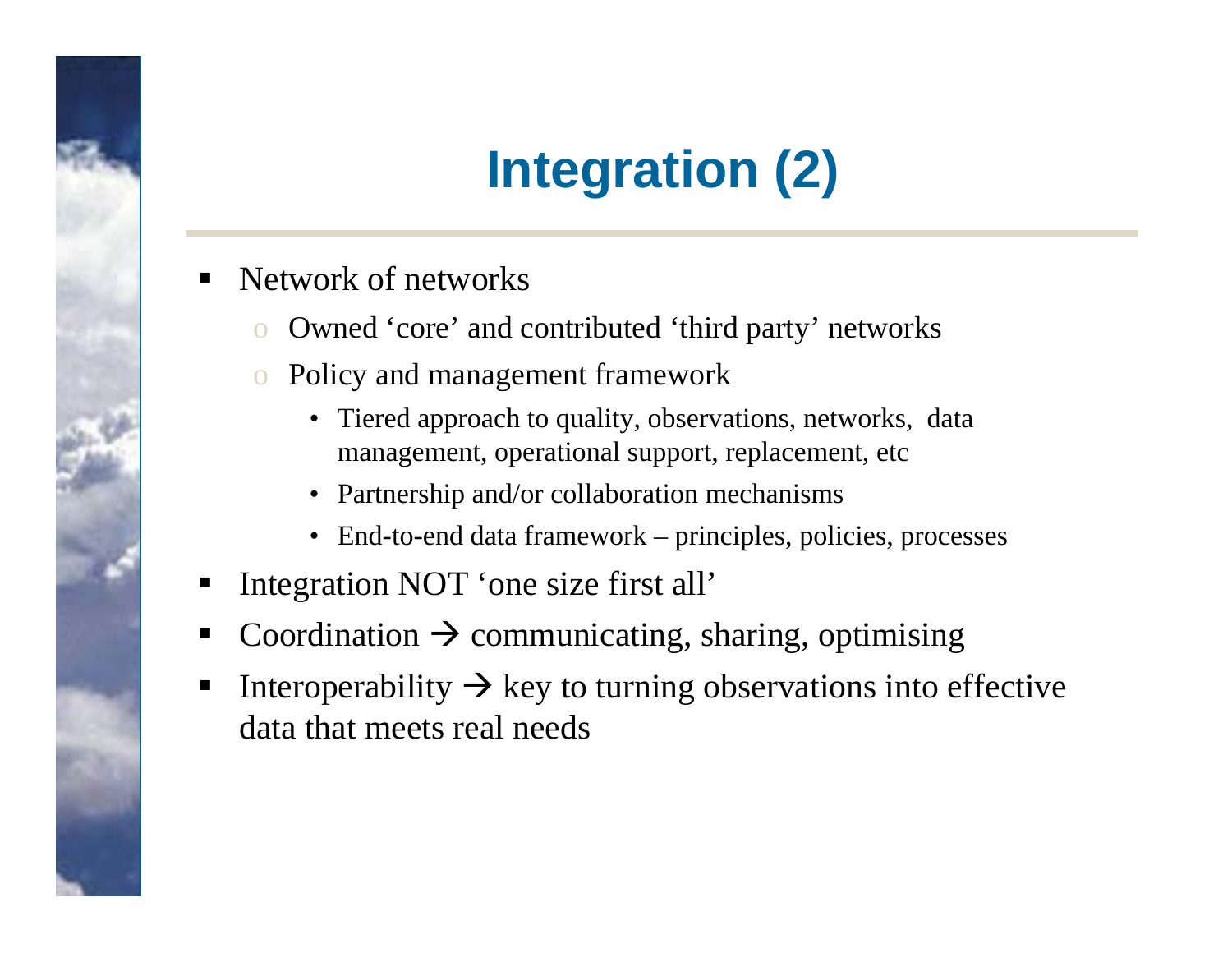### **Plan and Design**

- $\blacksquare$ Data impact assessment, OSE/OSSE's (regional or national)
- $\blacksquare$ National Rolling Review of Requirements